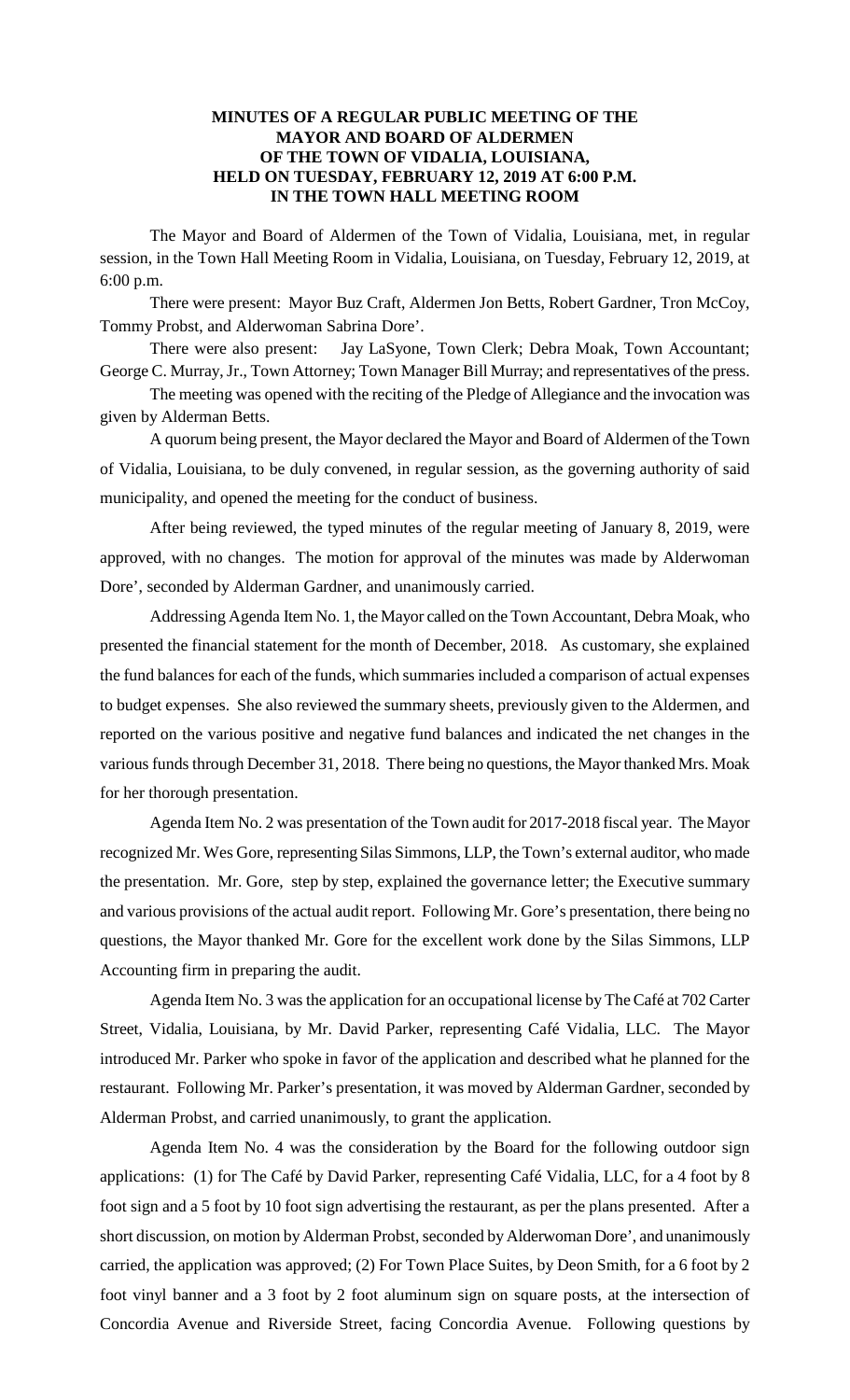Alderwoman Dore', it was moved by Alderwoman Dore', seconded by Alderman McCoy, and unanimously carried, to approve the application; (3) for Reid's Lawn Service by Bryan Reid at 1112 Carter Street, Vidalia, Louisiana, for an aluminum composite panel 8 foot by 4 foot, as per the attached application. Following a short discussion, on motion by Alderwoman Dore', seconded by Alderman McCoy, and unanimously carried, the application was approved.

Agenda Item No. 5 was Board consideration for approval of applications for beer and liquor licenses as follows: (1) by Café Vidalia, LLC, d/b/a The Café, for a beer only permit, by David Parker as per the attached application; and (2) by Town Place Suites, for a beer and liquor license by Vidalia Hotel Group, LLC, as per the attached application. Following a short discussion by the Board concerning the two applications, a motion was made by Alderwoman Dore', seconded by Alderman McCoy, and unanimously carried, to grant both applications.

Agenda Item No. 6 was Board consideration for approval of a proposed new hire for the Vidalia Police Department of a part-time dispatcher. Following questions from Board members and a short discussion, a motion was made by Alderman McCoy to table this matter for further investigation, which motion was seconded by Alderman Dore', and unanimously carried.

Agenda Item No. 7 was a request for Board approval to request bids for a new bucket truck for the Utility Department, pursuant to the attached specifications. Mr. Mark Morace spoke to the Board concerning the Utility Department's request. Following questions by Alderwoman Dore' concerning leases vs. purchases and the amount of time it would take to get the new truck delivered, it was moved by Alderman Gardner, seconded by Alderwoman Dore', and unanimously carried, to approve the request to advertise for bids for a new bucket truck for the Utility Department in accordance with the presented specifications.

Agenda Item No. 8 was a request for Board approval of a resolution to accept DEQ audit of Town's waste water treatment facilities. The Mayor called on Mr. Mark Morace to explain the need for the Resolution. Following several questions from the audience concerning the audit, on motion by Alderman McCoy, seconded by Alderman Betts, and unanimously carried, the following Resolution approving the Louisiana Municipal Water Pollution Prevention Environmental audit was passed.

#### (RESOLUTION ATTACHED HERETO AND MADE A PART HEREOF).

Agenda Item No. 9 was a public hearing on an ordinance Amending Ordinance No. 678 to increase the compensation of the Clerk of the Town of Vidalia, Louisiana. The Mayor gave a brief explanation for the reasons for the public hearing and, on motion of Alderman Gardner, seconded by Alderman Betts, and unanimously carried, the public hearing was opened. There followed a spirited question and answer period between the public and the Mayor, with comments by several Aldermen. At the conclusion of the public hearing, the Mayor requested a motion to close the public hearing, which motion was made by Alderman McCoy, seconded by Alderman Betts, and unanimously carried.

Agenda Item No. 10 was Board consideration of an ordinance amending Ordinance No. 678 to increase the compensation of the Clerk of the Town of Vidalia, Louisiana. There being no further discussion of the matter by the Board, it was moved by Alderman McCoy, seconded by Alderman Betts, to pass the ordinance as introduced at the regular meeting of January 8, 2019, to increase the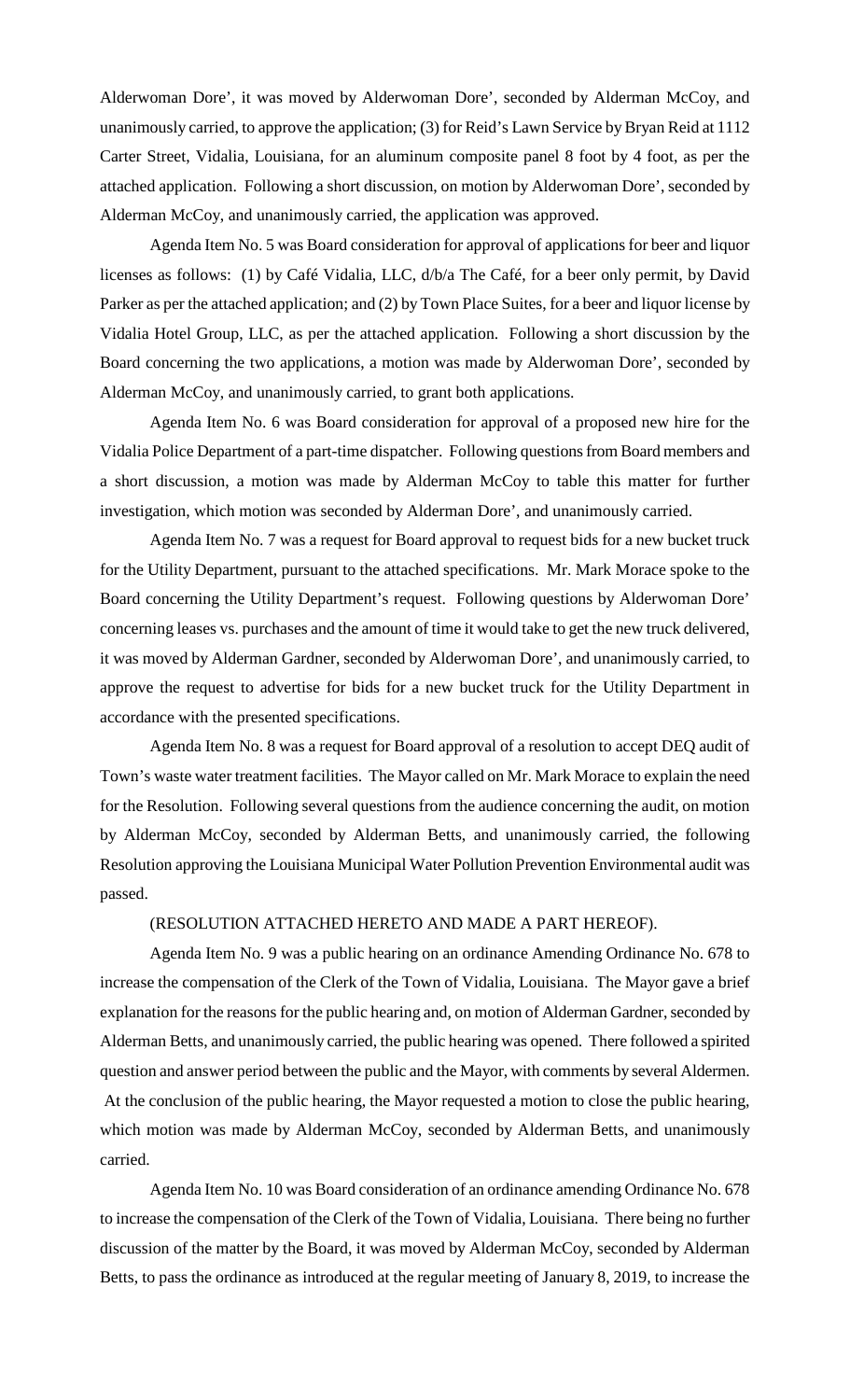salary of the Clerk of the Town of Vidalia to the sum of \$65,000.00 per year, to be effective March 1, 2019. The Mayor called the question and the vote thereon was as follows:

YEAS: Aldermen Betts, Gardner and McCoy.

NAYS: Alderman Probst and Alderwoman Dore'.

The Mayor announced that the motion passes and the Ordinance is duly adopted.

## (COPY OF THE ORDINANCE IS ATTACHED HERETO AND MADE A PART HEREOF).

Agenda Item No. 11 was a public hearing on an ordinance establishing and adopting electrical power, gas, water, sewer and garbage rates for the Town of Vidalia and repealing all previously adopted ordinances dealing therewith. The Mayor then explained the need for the public hearing and a motion was made to open the public hearing by Alderman Betts, seconded by Alderman Dore', and unanimously carried. The Mayor opened the public hearing. Following considerable discussion and questions and statements from various members of the audience, it was moved by Alderman Betts, seconded by Alderman McCoy, and unanimously carried to close the public hearing.

Agenda Item No. 12 was Board consideration of the Ordinance which was the subject of the foregoing public hearing. Thereupon it was moved by Alderman Betts, seconded by Alderman McCoy, to pass the ordinance adopting the electric power and other rates as previously introduced at the January 8, 2019, regular meeting and which was the subject of the foregoing public hearing. There followed a discussion among the Board members and, following the discussion, the Mayor called the question and the vote thereon was as follows:

YEAS: Aldermen Betts, Gardner, McCoy and Probst.

NAYS: Alderwoman Dore'

The Mayor announced that the motion to adopt the Ordinance had passed and the Ordinance is duly adopted to become effective immediately.

(COPY OF THE ORDINANCE IS ATTACHED HERETO AND MADE A PART HEREOF).

There being no further business, on motion by Alderman McCoy, seconded by Alderman Probst, and unanimously carried, the meeting was adjourned.

**\_/s/ Jay LaSyone \_\_\_\_\_\_\_\_\_\_\_\_\_\_\_ \_\_\_\_\_ JAY LASYONE, TOWN CLERK BUZ CRAFT, MAYOR**

**\_\_/s/ Buz Craft\_\_\_\_\_\_\_\_\_\_\_\_\_\_\_\_\_\_\_\_\_\_**

*This institution is an equal opportunity provider and employer*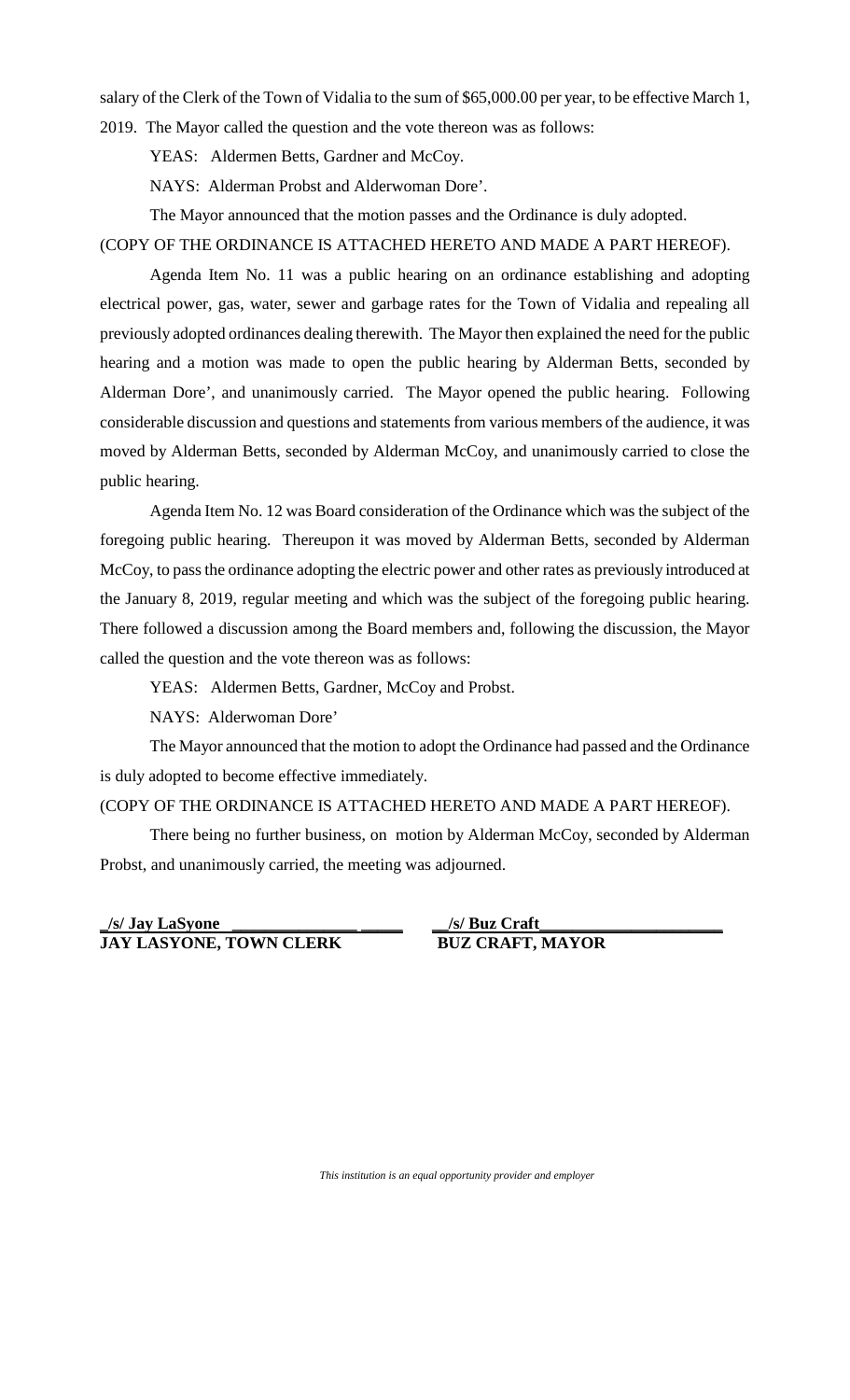The following resolution was offered by Alderman McCoy and seconded by Alderman Betts:

### **RESOLUTION**

A resolution acknowledging the review and approval of the Louisiana Municipal Water Pollution Prevention Environmental audit and providing for submission to the Louisiana Department of Environmental Quality for LPDES Permit No. LA0032794.

**WHEREAS,** the Mayor and Board of the Town of Vidalia "THE TOWN" duly convened for its regular meeting on February 12, 2019, was presented with and reviewed the Louisiana Municipal Water Pollution Prevention Environmental Audit Report; and therefore:

**BE IT RESOLVED,** that the TOWN hereby acknowledges that the governing body has reviewed, and hereby approves, the audit, dated February 6, 2019, prepared by Utility Superintendent, Mark Morace; and that the TOWN will take actions to address the problems identified in said audit report, as follows:

> (1) Continue to install or replace liners in some of the collection mains and manholes to help reduce infiltration.

The above RESOLUTION was called to a vote and passed by unanimous vote.

And the Resolution was declared adopted on this the  $12<sup>th</sup>$  day of February, 2019.

\_\_/s/ Jay LaSyone \_\_\_\_ \_\_\_\_\_\_\_\_\_\_ \_\_/s/ Buz Craft\_\_\_\_\_\_\_\_\_\_\_\_\_\_\_\_\_\_\_\_\_\_\_ JAY LASYONE, TOWN CLERK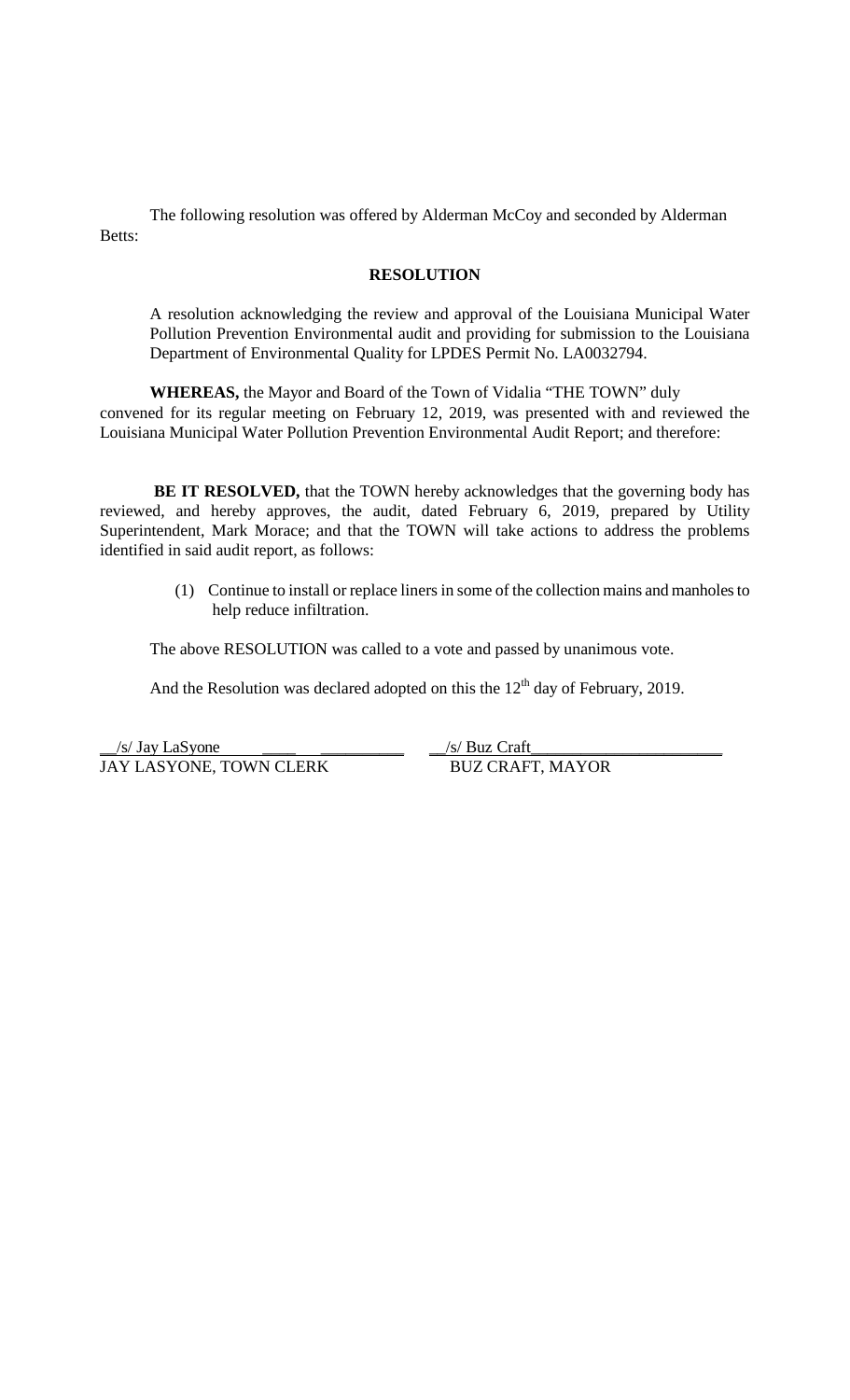### **ORDINANCE NO. \_\_\_\_**

### **AN ORDINANCE AMENDING ORDINANCE NO. 678 TO INCREASE THE COMPENSATION OF THE CLERK OF THE TOWN OF VIDALIA, LOUISIANA**

BE IT ORDAINED, BY THE MAYOR AND BOARD OF ALDERMEN OF THE TOWN OF VIDALIA, LOUISIANA, in regular session, duly convened as the governing authority of said municipality, that:

Section 1. This proposed Ordinance was previously introduced at the regular meeting of January 8, 2019; and

Section 2. After due notice of advertising of this proposed ordinance in the official journal on the 16th day of January, 2019, and public hearing held at the Mayor and Board's regular meeting on the 12th day of February 2019, it is hereby ordained and adopted as an Ordinance of the Town of Vidalia, Louisiana, that:

WHEREAS, the Board of Aldermen may, by Ordinance, increase the compensation of the Clerk; and

WHEREAS, the compensation of the current Clerk, Jay LaSyone, was fixed by Ordinance No. 678 upon the retirement of the former Clerk, Vicki Byrnes, at \$55,000.00 per year, to be effective February 1, 2018; and

WHEREAS, the Board of Aldermen wish to increase the compensation for the current Clerk, Jay LaSyone, to \$65,000.00 per year, to be effective March 1, 2019;

THEREFORE, BE IT ORDAINED, by the Mayor and Board of Aldermen of the Town of Vidalia, Louisiana, that the compensation for the current Clerk is hereby fixed at \$65,000.00 per year, to be effective March 1, 2019.

The foregoing Ordinance was read and considered, section by section, and then on motion to adopt by \_\_\_\_\_\_\_\_\_\_\_\_\_\_\_\_\_\_\_, seconded by \_\_\_\_\_\_\_\_\_\_\_\_\_\_\_\_\_\_\_\_\_\_\_\_\_\_\_, was submitted to a vote, as a whole, and the vote thereon was as follows:

YEAS: NAYS: ABSTAINING: ABSENT:

WHEREUPON, the foregoing ordinance was declared to be duly adopted this

12th day of February, 2019, to be effective March 1, 2019.

JAY LASYONE, CITY CLERK BUZ CRAFT, MAYOR

 $\mathcal{L}=\{1,2,3,4,5\}$ 

 $\overline{\phantom{a}}$  , where  $\overline{\phantom{a}}$  , where  $\overline{\phantom{a}}$  , where  $\overline{\phantom{a}}$  ,  $\overline{\phantom{a}}$  ,  $\overline{\phantom{a}}$  ,  $\overline{\phantom{a}}$  ,  $\overline{\phantom{a}}$  ,  $\overline{\phantom{a}}$  ,  $\overline{\phantom{a}}$  ,  $\overline{\phantom{a}}$  ,  $\overline{\phantom{a}}$  ,  $\overline{\phantom{a}}$  ,  $\overline{\phantom{a}}$  ,  $\overline{\phantom$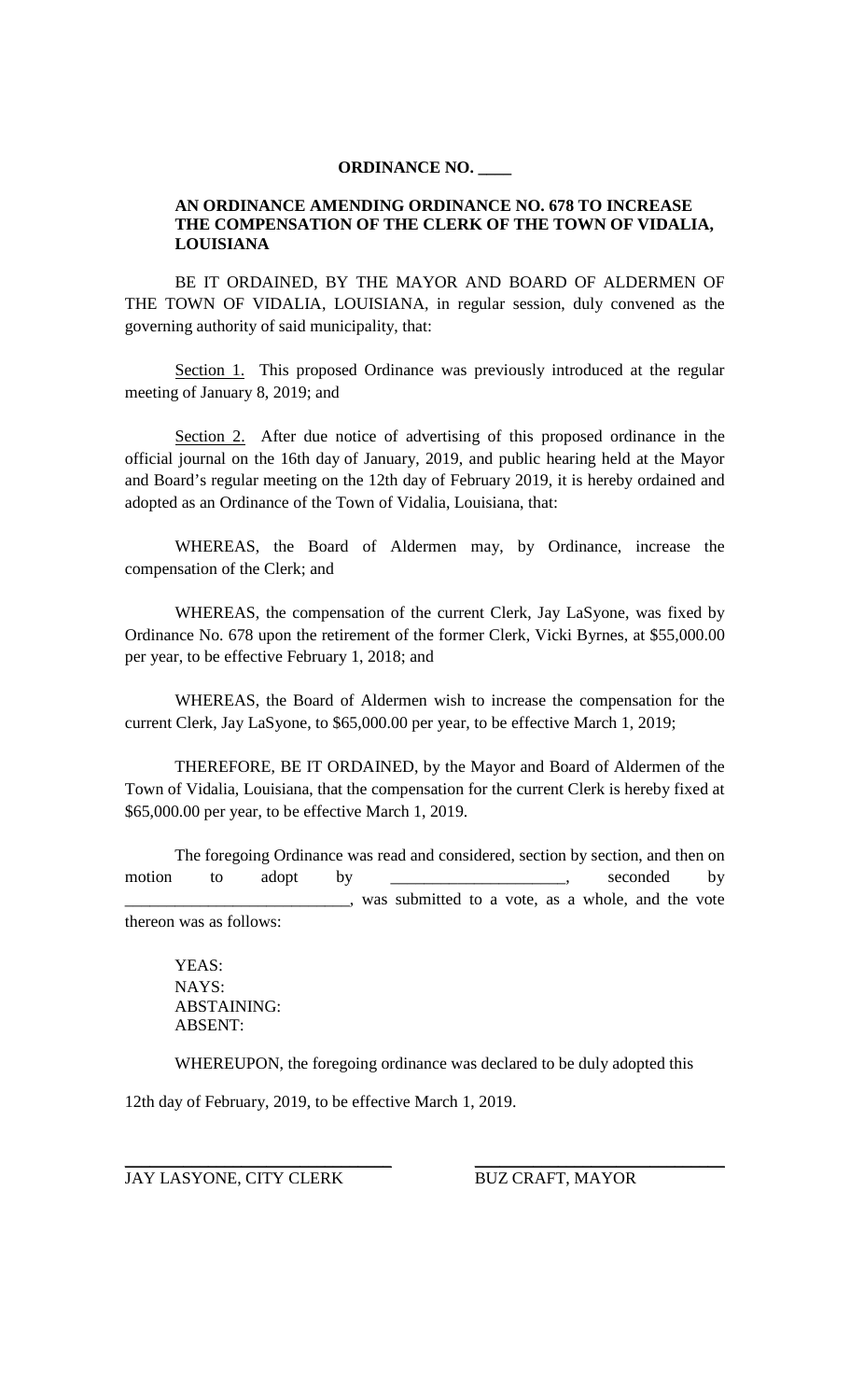## **ORDINANCE NO. \_\_\_\_\_\_\_**

## **AN ORDINANCE ESTABLISHING AND ADOPTING ELECTRIC POWER, GAS, WATER, SEWER AND GARBAGE RATES FOR THE TOWN OF VIDALIA, LOUISIANA, AND REPEALING ALL PREVIOUSLY ADOPTED ORDINANCES DEALING WITH SAID RATES**

### **WHEREAS:**

- 1. This proposed Ordinance was previously introduced at the January 8, 2019, regular meeting of the Mayor and Board of Aldermen; and
- 2. Due notice of the introduction of this proposed Ordinance was advertised in the official journal on the  $16<sup>th</sup>$  day of January, 2019; and
- 3. A public hearing was held by the Board of Aldermen on the  $12<sup>th</sup>$  day of February, 2019.

**NOW, THEREFORE, BE IT ORDAINED** by the Mayor and the Board of Alderman of the Town of Vidalia, Louisiana, in regular session, duly convened as the governing authority of said municipality that:

#### **Section 1:**

This Ordinance shall be known as the "UTILITY RATE ORDINANCE" and shall establish and adopt natural gas, electricity, water, sewer and sanitation rates for the Town of Vidalia, Louisiana, and repeals all previously adopted ordinances dealing with said rates.

## **Section 2:**

## **NATURAL GAS RATES**

| <b>RESIDENTIAL (PER CCF)</b>                                                 |                          |
|------------------------------------------------------------------------------|--------------------------|
| <b>Availability Charge</b>                                                   | $$10.50$ per month + CPI |
| Gas Service (Consumption Charge) $(WACOG + $0.80/\text{ccf}) + \text{CPI} +$ | $RSF + LAUF Factor$      |
| <b>COMMERCIAL (PER CCF)</b><br><b>Availability Charge</b>                    | $$15.00$ per month + CPI |
| Gas Service (Consumption Charge) $(WACOG + 0.775/ccf) + CPI +$               | $RSF + LAUF Factor$      |

### **INDUSTRIAL (PER MCF)** *For customer whose 12-month gas consumption averages 1,000 MCF or more per month.*

Availability Charge \$150.00 per month

\_\_\_\_\_\_\_\_\_\_\_\_

Gas Service (Consumption Charge) Negotiated at sole discretion of

Town of Vidalia \*\*\*Economic Development Incentive can also be applicable

CPI – Consumer Price Index WACOG – Weighted Average Cost of Gas RSF – Rate Stabilization Factor LAUF – Lost and Unaccounted For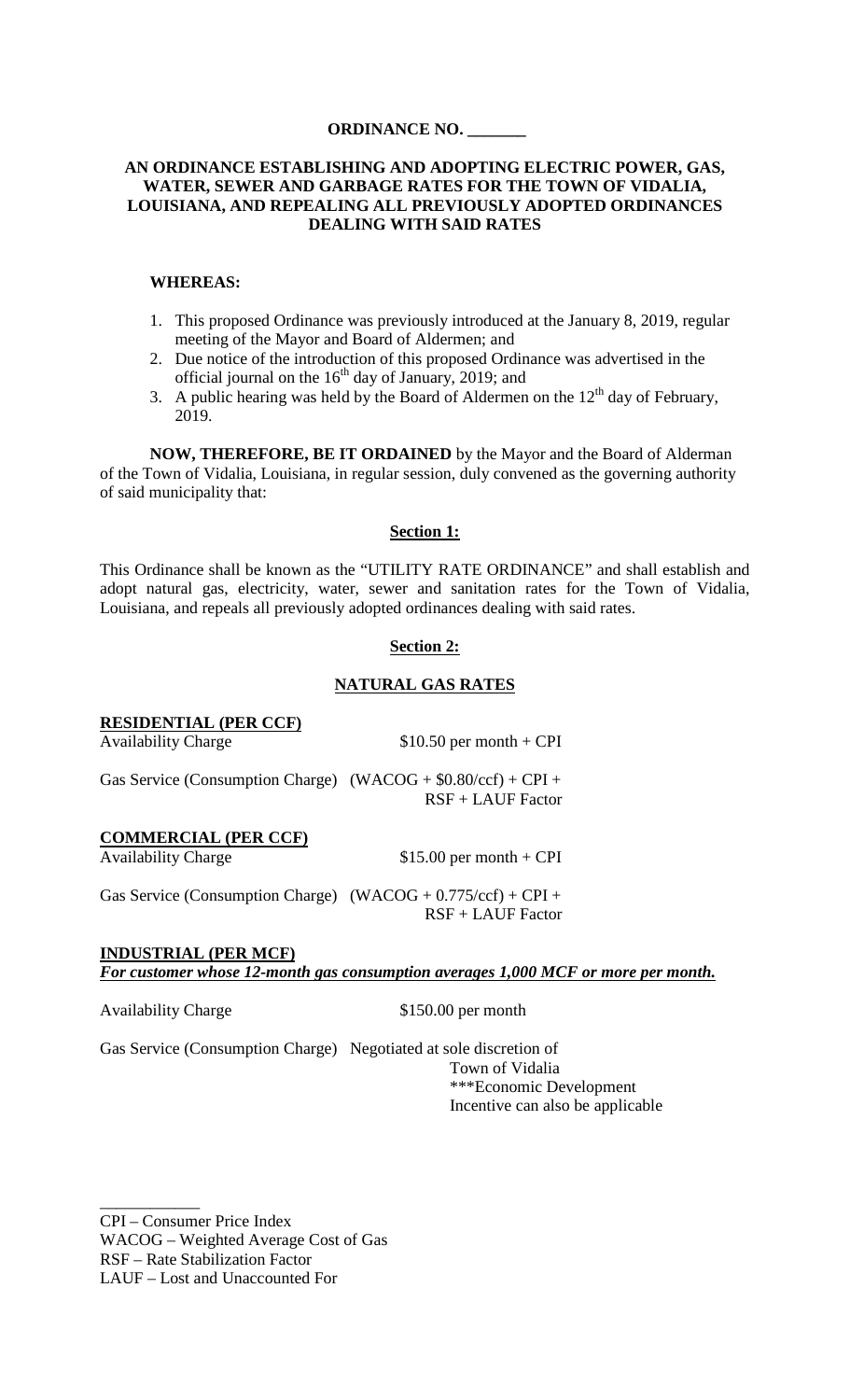### **Section 3:**

### **ELECTRIC RATES**

#### **RESIDENTIAL (Per KWH)**

| Minimum Charge | 100 | $0.1692 =$ | 16.92 |
|----------------|-----|------------|-------|
| <b>Next</b>    | 200 | $0.1092 =$ | 21.84 |
| <b>Next</b>    | 700 | $0.1002 =$ | 70.14 |
| Excess         |     | 0.0924     |       |

# **COMMERCIAL (Per KWH)**

*A commercial customer is defined as any electrical customer who is non-residential and whose 12-month electrical load averages less than 3 MW (3,000 kW).* 

|                | USAGE      |            | <b>CHARGE</b> (Per KWH) |
|----------------|------------|------------|-------------------------|
| Minimum Charge | 100        | $0.1710 =$ | 17.10                   |
| <b>Next</b>    | <b>200</b> | $0.1112 =$ | 22.24                   |
| <b>Next</b>    | 700        | $0.1032 =$ | 72.24                   |
| Excess         |            | 0.0995     |                         |

### **INDUSTRIAL (Per KWH)**

*For customer whose 12-month electrical load averages 3 MW (3,000 kW), but less than 10 MW (10,000 kW).*

|             | <b>KWH</b> |     |        |
|-------------|------------|-----|--------|
| First       | 50,000     | $=$ | 0.0834 |
| <b>Next</b> | 200,000    | $=$ | 0.0717 |
| <b>Next</b> | 250,000    | $=$ | 0.0650 |
| Above       | 500,000    |     | 0.0490 |

Demand Charge = \$7.50/kw

# **LARGE INDUSTRIAL (Per KWH)**

*For customer whose 12-month electrical load averages 10 MW (10,000 kW) or greater.*

|             | KWH       |     |        |
|-------------|-----------|-----|--------|
| First       | 250,000   | $=$ | 0.0650 |
| <b>Next</b> | 500,000   |     | 0.0510 |
| <b>Next</b> | 750,000   | $=$ | 0.0425 |
| Above       | 1,500,000 |     | 0.0349 |

Demand charge  $= $7.50$ /kw

**+: FOR ALL RATE CLASSES**: All KWH's will be charged (or credited) a Power Cost Adjustment equal to the cost of power and energy as billed by the Town's electric service provider, adjusted for system losses, less 5.278 cents per KWH on a monthly basis.

\*Additional Facility Charges may apply to industrial customers.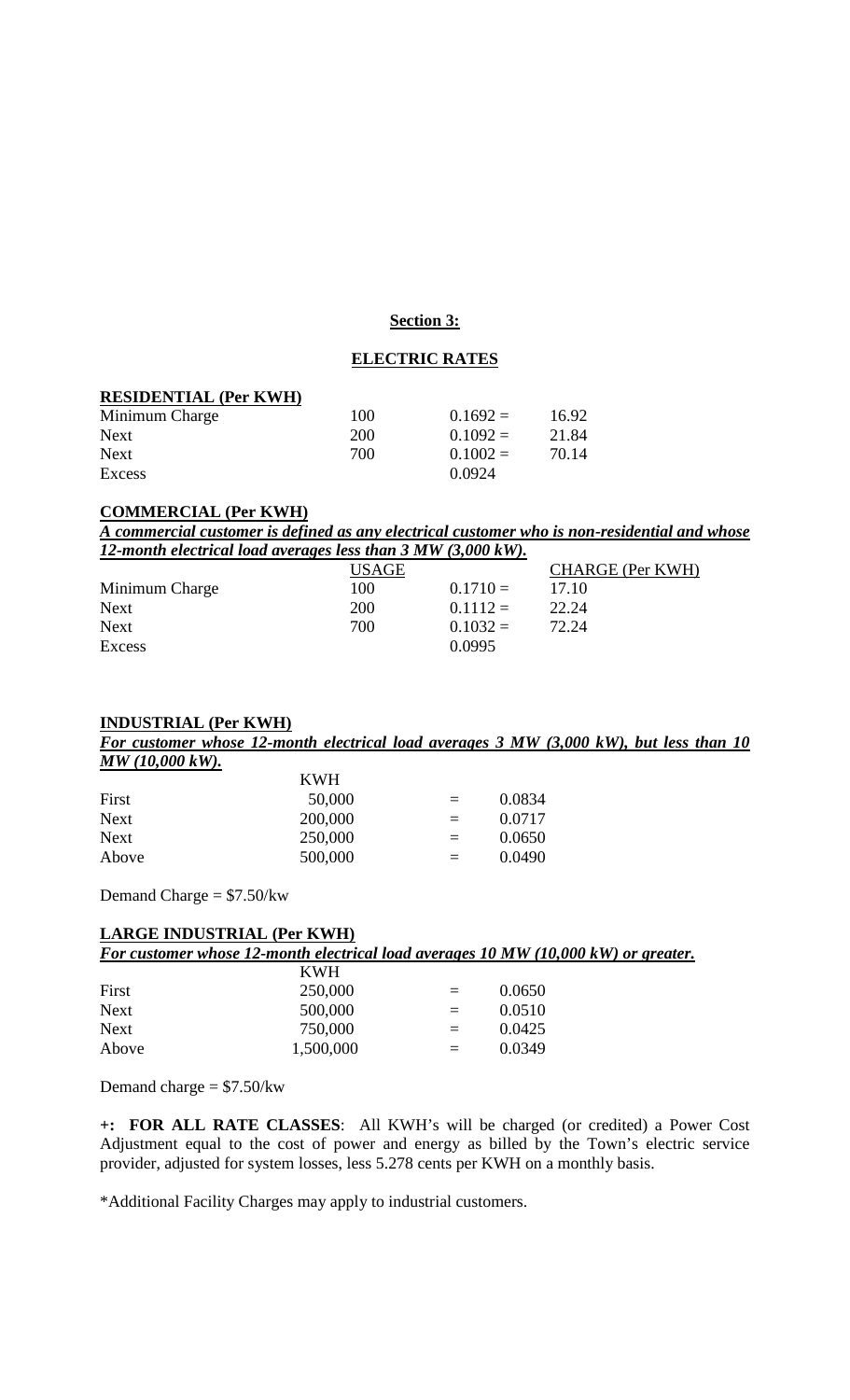# **Section 4:**

# **WATER RATES**

## **RESIDENTIAL (W-R)**

| First 4,000 gallons   | \$0.5000 per 100 gallons  |
|-----------------------|---------------------------|
| Next $16,000$ gallons | \$0.3100 per 100 gallons  |
| Over 20,000 gallons   | $$0.2000$ per 100 gallons |
| Minimum charge        | \$20.00                   |

### **COMMERCIAL (W-C)**

| First 4,000 gallons   | \$0.5000 per 100 gallons  |
|-----------------------|---------------------------|
| Next $16,000$ gallons | \$0.3100 per 100 gallons  |
| Over 20,000 gallons   | $$0.2000$ per 100 gallons |
| Minimum charge        | \$20.00                   |

# **INDUSTRIAL (W-1)**

| First 4,000 gallons   | $$0.5000$ per 100 gallons |
|-----------------------|---------------------------|
| Next $16,000$ gallons | \$0.3100 per 100 gallons  |
| Over $20,000$ gallons | \$0.2000 per 100 gallons  |
| Minimum charge        | \$100.00                  |

## **Section 5:**

## **RESIDENTIAL & COMMERICAL SEWER RATES**

| $C - 100$                               | $G -$ Gallons USAGE |           | CHARGE (Per CG)            |                        |
|-----------------------------------------|---------------------|-----------|----------------------------|------------------------|
| Minimum charge<br><b>Next</b><br>Excess |                     | 40<br>160 | 0.4910<br>0.0972<br>0.1356 | $= 19.64$<br>$= 15.55$ |
|                                         |                     |           |                            |                        |

### **Section 6:**

## **SANITATION RATES**

### **COMMERCIAL**

| Minimum Charge         | \$50  |
|------------------------|-------|
| <b>4 YARD DUMPSTER</b> | \$120 |
| 6 YARD DUMPSTER        | \$160 |
| <b>8 YARD DUMPSTER</b> | \$190 |

All commercial accounts are picked up three (3) times per week. Dumpsters are not furnished by the Town.

# **RESIDENTIAL**

## \$21.95 Per Month

All residential customers receive pick up two (2) times per week. Canisters are not furnished by the Town.